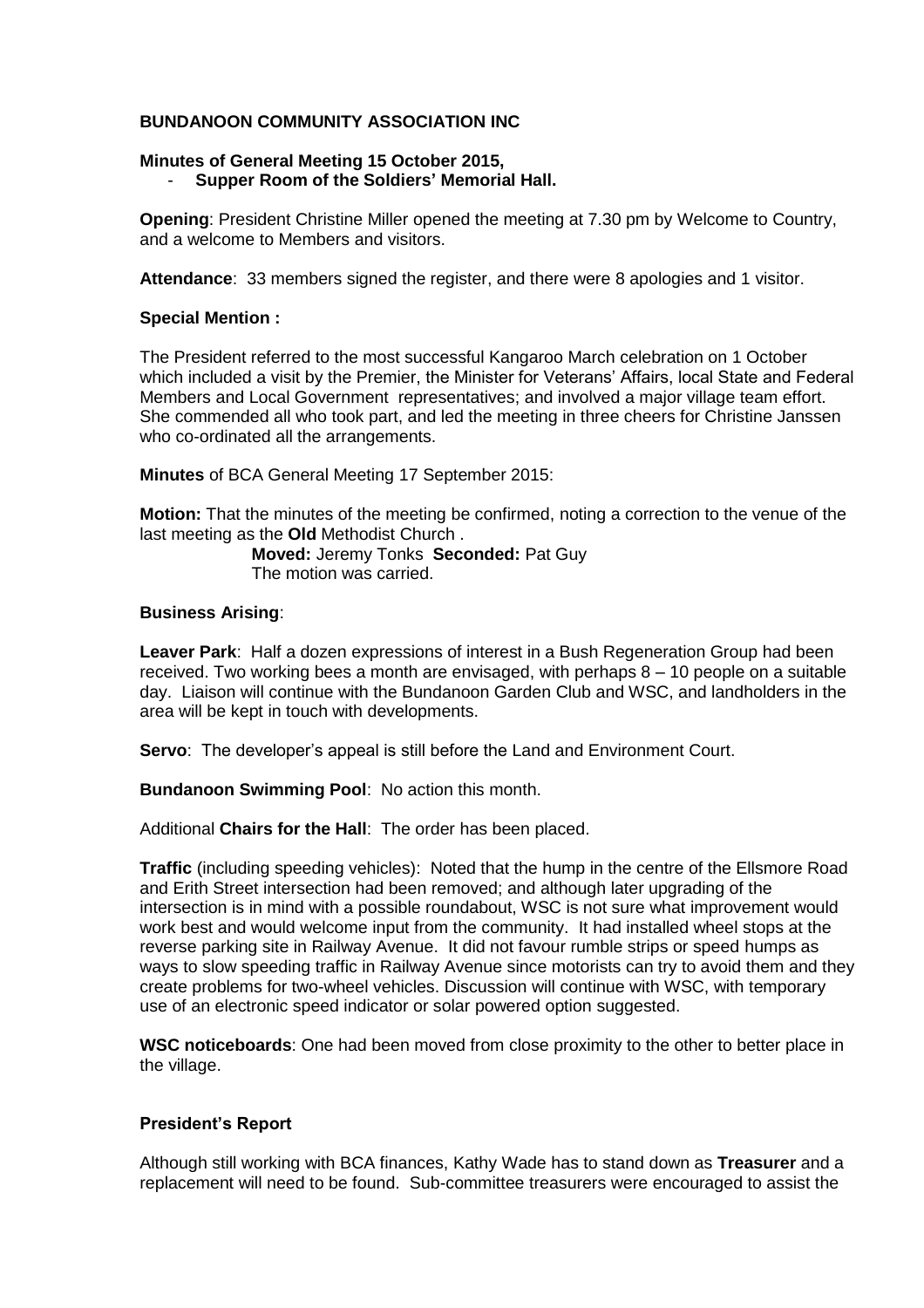BCA treasurer wherever possible, and all members using the BCA account at the Post Office or Newsagent's were asked to ensure their code was recorded for every transaction.

The successful Huw and Hugh event on 15 September had meant almost \$1,000 had been raised for the **Save the Children Fund**.

Discussions were continuing with Moss Vale Uniting Church officers on the future of **the Old Methodist Church**.

John White reports that the five-day **Carriage Club** event had been very successful and participants had enjoyed their time in the area.

The Arts Bundanoon Gala Concert with **Gerard Willems** had been a huge success and Greg Slater reported that although it was the final one, it will generate a small surplus.

The **Recycled Fashion Sale** co-ordinated by Marie Klausen and others had raised some \$6,000 for *Medecins Sans Frontieres.*

The **Melting Pot Theatre** contribution to the Kangaroo march had seen local actors display a new level of achievement and had been very well received; and Pat Brennan reported keen anticipation for the Crash Test Drama Gala Final on 17 October.

**JCG Food and Wine**: Pam Davies said participants in the recent Canberra trip had been able to go to all the most enjoyable places. She outlined plans for the  $150<sup>th</sup>$  Anniversary Community Dinner on 17 November, and ticket sales were well in hand.

The **History Group Garage Sale** on 18 October was publicized by Peter Goulding.

The **Garden Ramble** preparations for 24 – 25 October were outlined by Sue Davison : volunteers have been lined up, and concert tickets will be available on the day.

**Cinema Rex** plans for their double bill on 14 November were outlined.

#### **Treasurer's Report**

The summary financial report extended to include requested Year-to-Date information was tabled.

Moved Greg Slater seconded Barry Miller that the report be received: The motion was carried.

Advice was given that some item numbers on the report which refer to specific activities would be used for others when the orginal event e.g. the Roger Woodward concert was over.

### **Membership**

Anne Carter reported that following removal of unfinancial members from the register there were 442 members, including six new ones.

### **150 Bundanoon celebrations**

Christine Janssen reported that the **Kangaroo Marchers** were most appreciative of the Bundanoon celebrations. She was very grateful for the good relationship provided by local hospitality businesses, including donations, which contributed to the success of the visit.